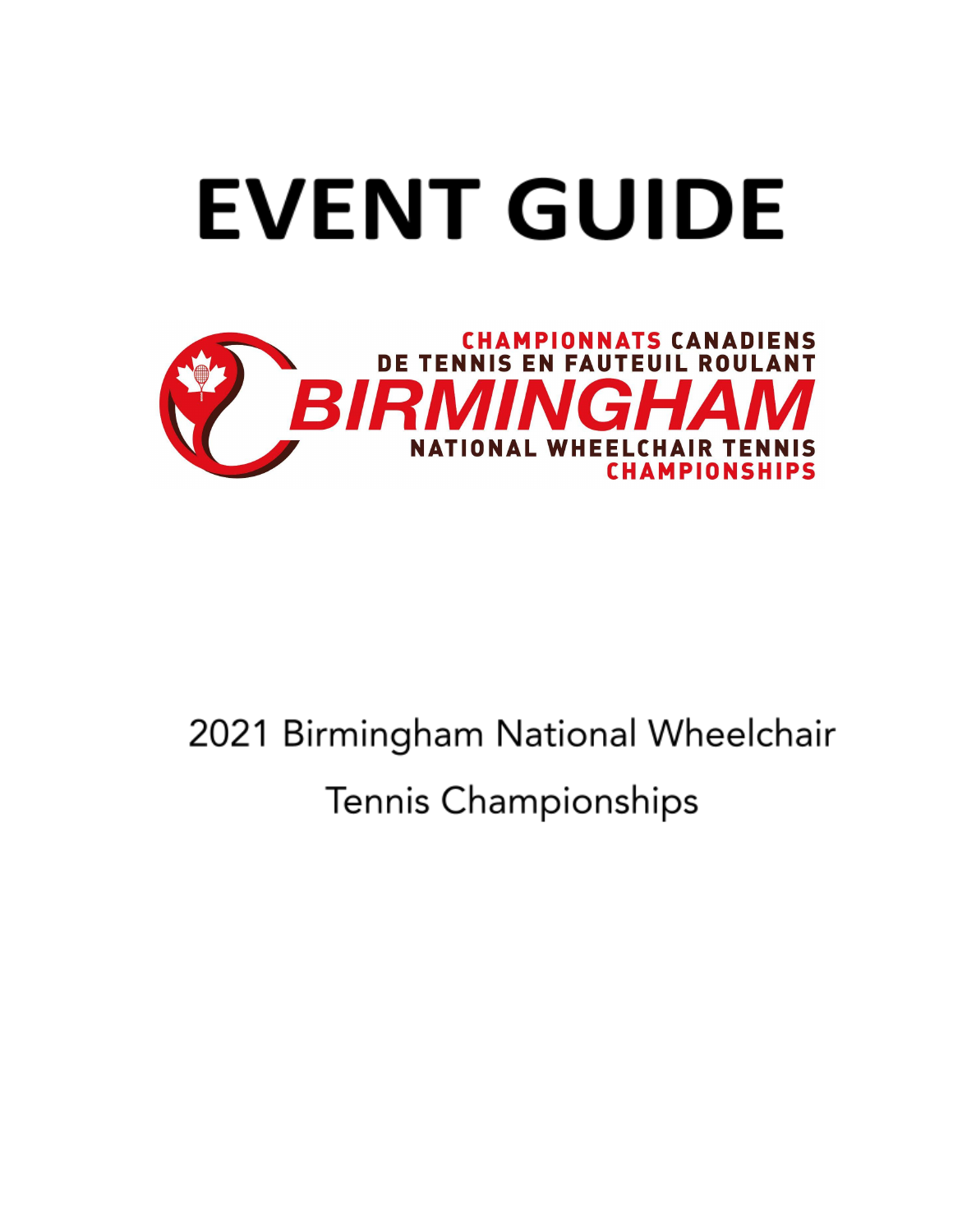## WELCOME

Welcome to the 2021 Birmingham National Wheelchair Tennis Championships! The Organizing Committee is pleased to be hosting this year's tournament at one of Tennis Canada's National Training Centres - IGA Stadium in Montreal. We hope all of you have a memorable experience and enjoy your time with us.

## IMPORTANT CONTACT INFORMATION

| Luc Berlinguette | Tournament Referee (514) 246-4992  | Berlinguetteluc92@gmail.com |
|------------------|------------------------------------|-----------------------------|
| Marie Davies     | Tournament Director (450) 778-5388 | info@mariedavies.biz        |

Anne-Renée Thibault Parasport Quebec (514) 252-3108 [arthibault@parasportsquebec.com](mailto:arthibault@parasportsquebec.com)

#### TOURNAMENT COMMITTEE

| Marie Davies, Tournament Director    | info@mariedavies.biz        |
|--------------------------------------|-----------------------------|
| Janet Petras, Tennis Canada          | jpetras@tenniscanada.com    |
| Luc Berlinguette, Tournament Referee | Berlinguetteluc92@gmail.com |

#### VENUE AND ACCOMMODATION

IGA Stadium 285 Gary-Carter, Montreal, QC H2R 2W1 (514) 273-1234 MEDICAL

Jean-Talon Hospital 1325 Jean-Talon Est, Montréal QC H2E 1S6 (514) 495-6767

Medical Clinic and physiotherapy center - 1021 Jean-Talon St E, Montreal, QC H2R 1V6

Super-Clinique Forcemedic (514) 787-1818

## IN CASE OF EMERGENCY DIAL 911

# EVENT HOSTS

The 2021 Birmingham National Wheelchair Tennis Championships is hosted by:





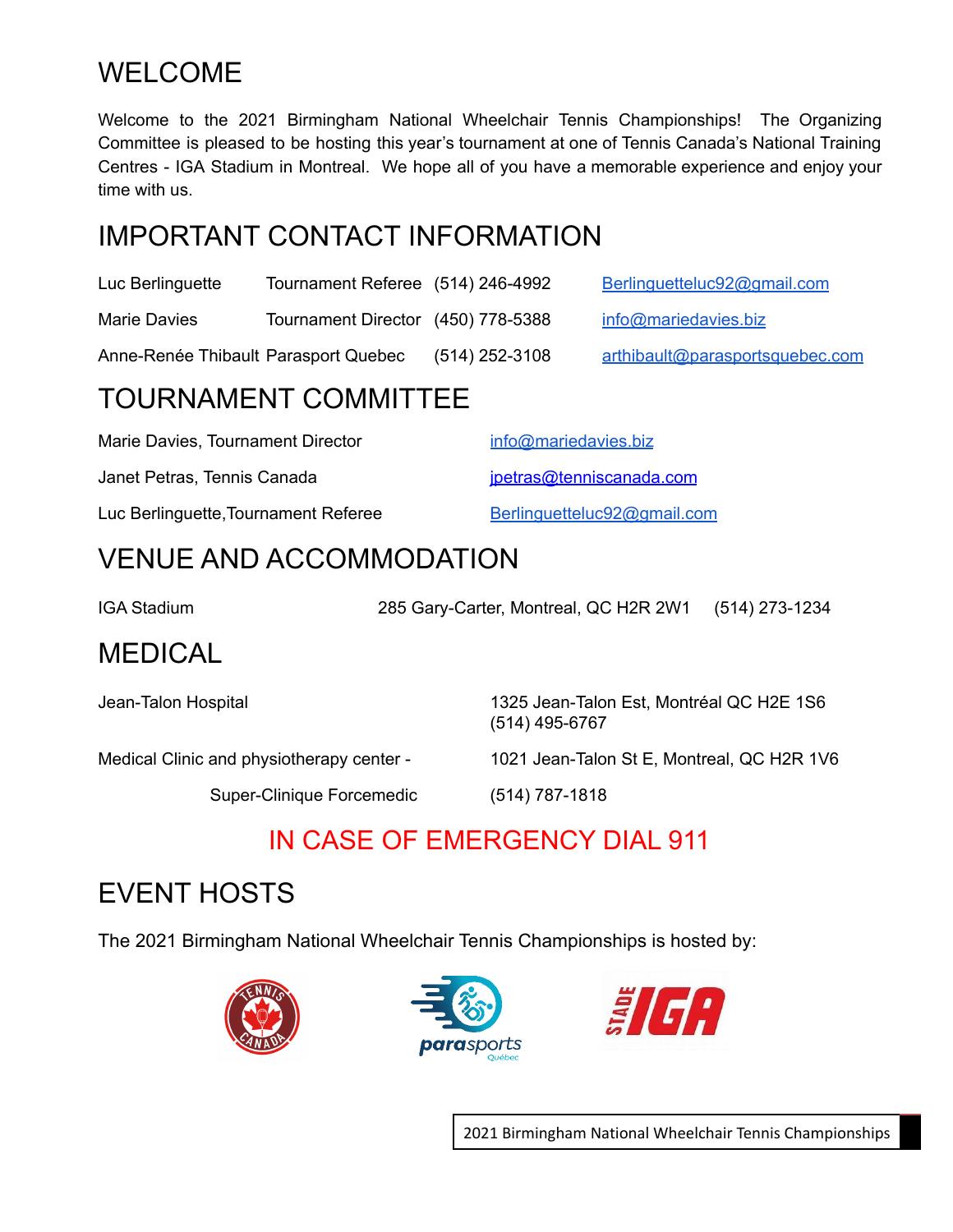# OVERALL EVENT SCHEDULE

*Please note the Order of Play will be emailed to all players and posted on the Tennis Canada Tournaments App each evening for the following day's matches. Match play times may vary.*

#### Tuesday 2nd November

| Time:   | Activity | Location                                                                 | <b>Detail</b>               |
|---------|----------|--------------------------------------------------------------------------|-----------------------------|
| Ongoing | Arrivals | Pierre Elliott Trudeau<br>International Airport ⇒ Hotel<br>Métropolitain | <b>Tournament Transport</b> |

#### Wednesday 3rd November

| Time                        | Activity                         | Location                              | Detail                                                                                                    |
|-----------------------------|----------------------------------|---------------------------------------|-----------------------------------------------------------------------------------------------------------|
| $12:00 p.m. -$<br>9:00 p.m. | <b>Practice Courts Available</b> | <b>IGA Stadium</b>                    | Courts: 7-8-9 available<br>from $12 p.m. - 7:00 p.m.$<br>& courts 7 and 8 from<br>7:00 p.m. $-$ 9:00 p.m. |
| 4:00 p.m.                   | <b>Tournament Draw</b>           | <b>IGA Stadium</b><br>Restaurant area |                                                                                                           |

#### Thursday 4th November

| <b>Time</b>                    | Activity                      | Location           | <b>Detail</b>       |
|--------------------------------|-------------------------------|--------------------|---------------------|
| $6:45$ a.m.                    | <b>Competition Venue Open</b> | <b>IGA Stadium</b> |                     |
| $7:00$ a.m. $-$<br>$9:30$ a.m. | Practice                      | <b>IGA Stadium</b> | Courts: 1-2-3-7-8-9 |
|                                |                               |                    |                     |
| $9:30$ a.m. $-$<br>10:00 p.m.  | Match Play                    | <b>IGA Stadium</b> | Courts: 1-2-3-7-8-9 |

#### **Friday 5th November**

| Time                           | Activity                      | Location           | Detail              |
|--------------------------------|-------------------------------|--------------------|---------------------|
| $6:45$ a.m.                    | <b>Competition Venue Open</b> | <b>IGA Stadium</b> |                     |
| $7:00$ a.m. $-$<br>$9:30$ a.m. | Practice                      | <b>IGA Stadium</b> | Courts: 1-2-3-7-8-9 |
| $9:30$ a.m. $-$<br>10:00 p.m.  | Match Play                    | <b>IGA Stadium</b> | Courts: 1-2-3-7-8-9 |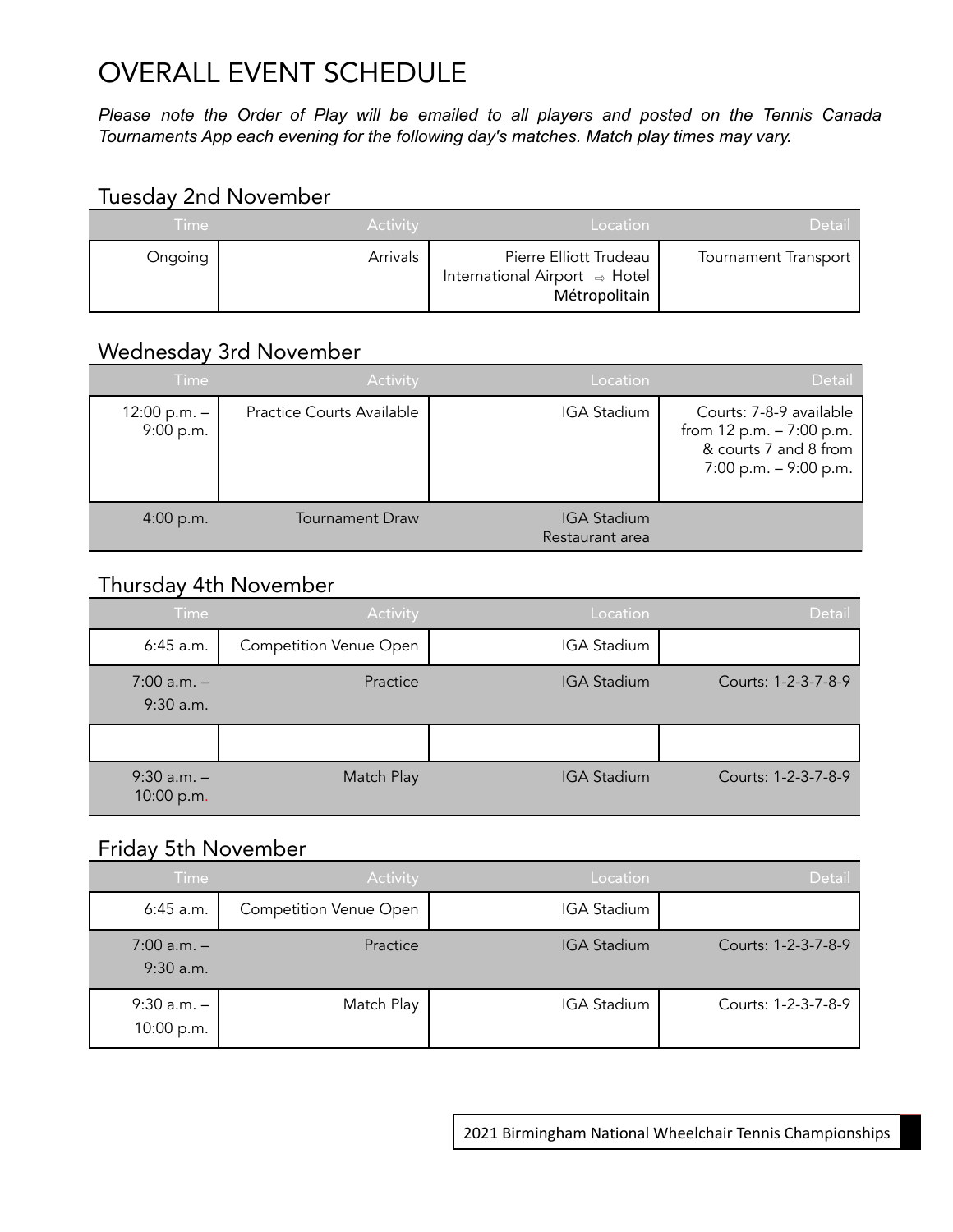#### **Saturday 6th November**

| Time                           | Activity                      | Location           | Detail              |
|--------------------------------|-------------------------------|--------------------|---------------------|
| $6:45$ a.m.                    | <b>Competition Venue Open</b> | <b>IGA Stadium</b> |                     |
| $7:00$ a.m. $-$<br>$9:30$ a.m. | Practice                      | <b>IGA Stadium</b> | Courts: 1-2-3-7-8-9 |
| $9:30$ a.m. $-$<br>7:00 p.m.   | Match Play                    | <b>IGA Stadium</b> | Courts: 1-2-3-7-8-9 |

#### Sunday 7th November

| <b>Time</b>                    | Activity                      | Location                                                                 | <b>Detail</b>               |
|--------------------------------|-------------------------------|--------------------------------------------------------------------------|-----------------------------|
| 6:45 a.m.                      | <b>Competition Venue Open</b> | <b>IGA Stadium</b>                                                       |                             |
| $7:00$ a.m. $-$<br>$9:30$ a.m. | Practice                      | <b>IGA Stadium</b>                                                       | Courts: 1-2-3-7-8-9         |
| $9:30$ a.m. $-$<br>6:00 p.m.   | Match Play                    | <b>IGA Stadium</b>                                                       |                             |
| <b>TBD</b>                     | <b>Closing Ceremonies</b>     | <b>IGA Stadium</b>                                                       | To follow final matches     |
| Ongoing                        | Departures                    | ⇒ Hotel Métropolitain<br>Pierre Elliott Trudeau<br>International Airport | <b>Tournament Transport</b> |

#### Monday 8th November

| <b>Time</b>                  | Activity            | Location                                                                 | Detail                                                                                                                                                              |
|------------------------------|---------------------|--------------------------------------------------------------------------|---------------------------------------------------------------------------------------------------------------------------------------------------------------------|
| $9:00$ a.m. $-$<br>4:00 p.m. | Development Session | <b>IGA Stadium</b>                                                       | Introduction to high<br>performance concepts in<br>areas of tactical,<br>technical, physical, and<br>mental development of<br>wheelchair tennis.<br>Courts: 1-2-7-8 |
| Ongoing                      | Departures          | Hotel Métropolitain ⇒<br>Pierre Elliott Trudeau<br>International Airport | <b>Tournament Transport</b>                                                                                                                                         |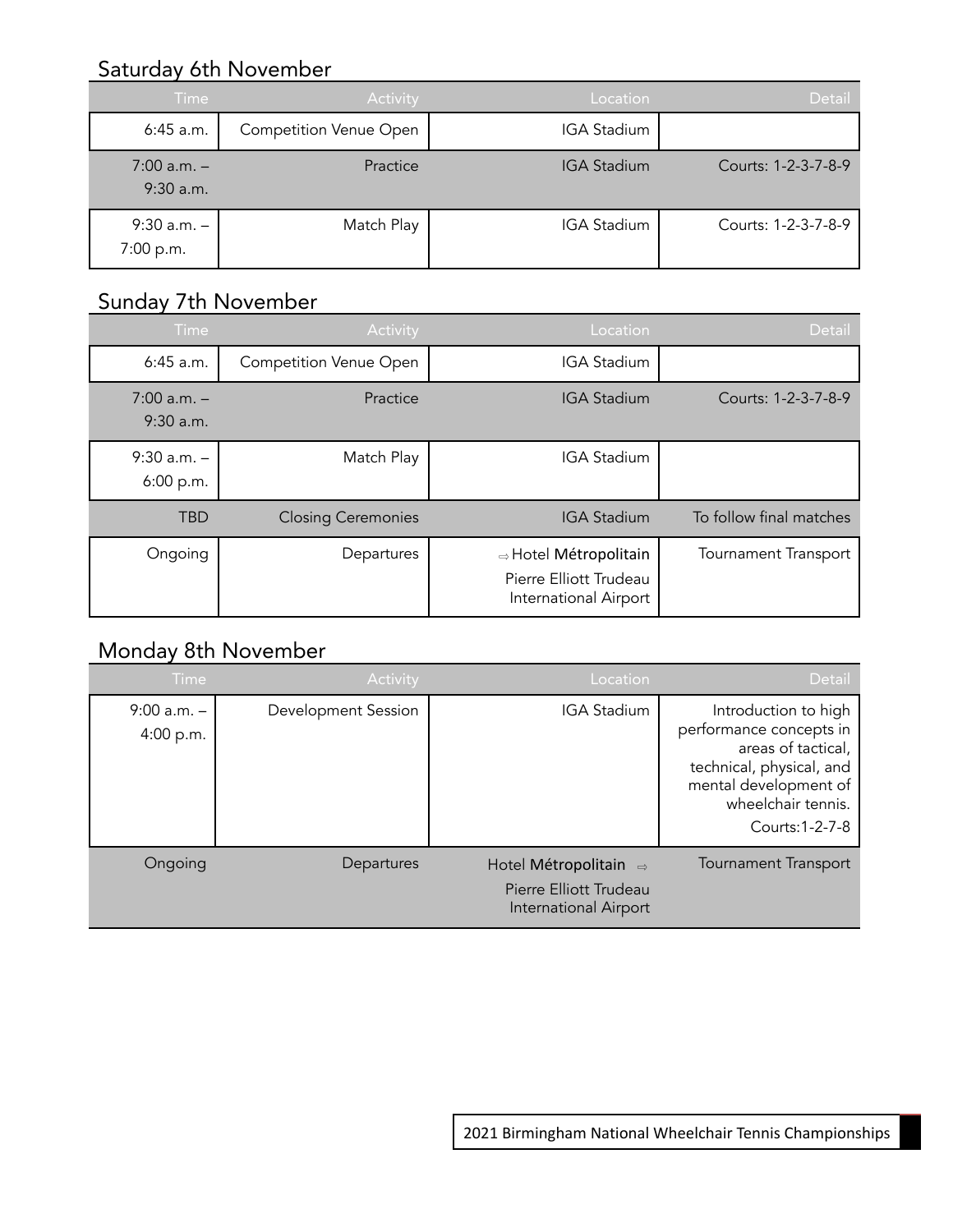#### ACCOMMODATION

Hôtel Montréal Métropolitain 3400 Crémazie Est Montreal, QC H2A 1A6 (514)750-2378

Website: HÔTEL MONTRÉAL [MÉTROPOLITAIN](https://www.bestwestern.com/en_US/book/hotel-rooms.67031.html?groupId=C77BG8E8)



**ROOM BOOKINGS & PAYMENT:** a limited number of rooms have been reserved at the tournament hotel under a special group rate. Athletes are responsible for booking their own room and should do so as soon as possible, to receive this rate. Refer to the *Wheelchair Tennis Tournament* when booking, to access the reserved rooms. Athletes are responsible for paying for their own room.

**RATE**: \$115 for a standard queen room.

**PACKAGE**: rooms are based on single or double occupancy and include wifi, parking and breakfast.

**RESERVATIONS**: can be made via:

- Online link : [RESERVATION](https://can01.safelinks.protection.outlook.com/?url=https%3A%2F%2Fwww.bestwestern.com%2Fen_US%2Fbook%2Fhotel-rooms.67031.html%3FgroupId%3DC77BG8E8&data=04%7C01%7Cjpetras%40tenniscanada.com%7Cdf63ffdc184e43188aae08d96d4a54ba%7Ccf1ac31edead4166bda1397774889855%7C0%7C0%7C637660988318833427%7CUnknown%7CTWFpbGZsb3d8eyJWIjoiMC4wLjAwMDAiLCJQIjoiV2luMzIiLCJBTiI6Ik1haWwiLCJXVCI6Mn0%3D%7C1000&sdata=x%2BmjuNiDMT1q11eNgby9zuL6p0Kb017sz7lakSMFmto%3D&reserved=0)
- Calling the hotel directly at (514) 750-2378. Group name: *Wheelchair Tennis Tournament.*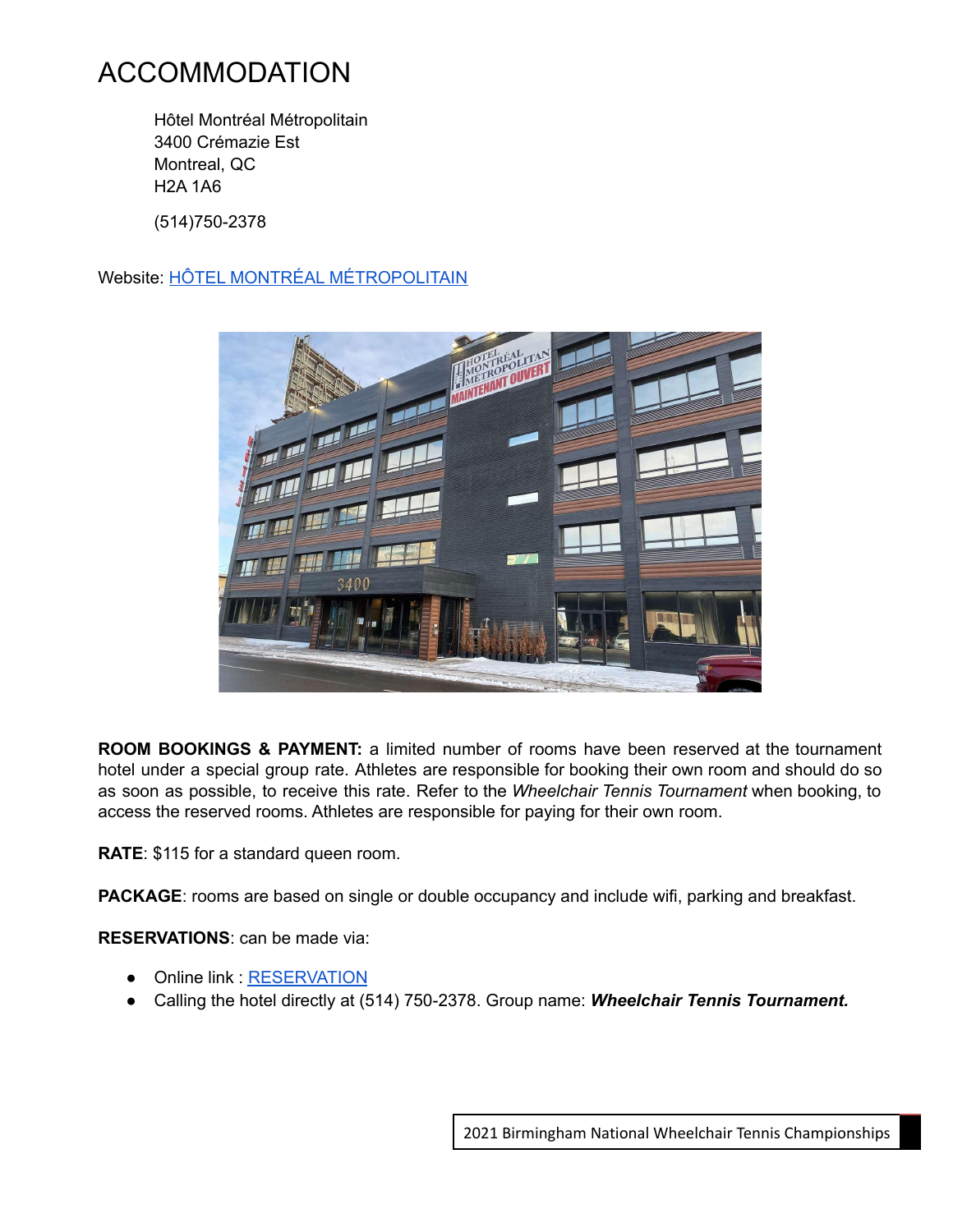## TRANSPORTATION

AIRPORT AND TRAIN STATION PICK-UPS FOR ATHLETES STAYING AT HOST HOTEL: transportation between the Pierre Elliott Trudeau International Airport and the host hotel will be arranged by the tournament committee. Sports chairs will be transported directly to the IGA Stadium and athletes will be transported to the host hotel. Players must submit their flight information no later than Thursday 14th October to be guaranteed their pick-ups, by completing the form at this link: **[TRANSPORT](https://docs.google.com/forms/d/e/1FAIpQLSes3PEiRm5oNF8SLkgkdm3MA6XGK7L7NMeFfOe5NxiFttbU6w/viewform?usp=sf_link) &** [ACCOMMODATION](https://docs.google.com/forms/d/e/1FAIpQLSes3PEiRm5oNF8SLkgkdm3MA6XGK7L7NMeFfOe5NxiFttbU6w/viewform?usp=sf_link)

ATHLETES NOT STAYING AT THE HOST HOTEL ARE RESPONSIBLE FOR THEIR OWN TRANSPORT AND EQUIPMENT.

TOURNAMENT HOTEL TO IGA STADIUM: a limited number of shuttle runs will be offered throughout the tournament from the host hotel to the tournament venue. Pick-up times will be posted on a sign-up sheet at the tournament desk and communicated to the players during competition days. The tournament committee can only guarantee player transport to the competition venue for athletes staying at the host hotel.

## COMPETITION VENUE

IGA Stadium, 285 Gary-Carter St, Montreal, QC, H2R 2W1

Website: [www.stadeiga.com](http://www.stadeiga.com)



**TOURNAMENT DESK**: mezzanine level of competition venue.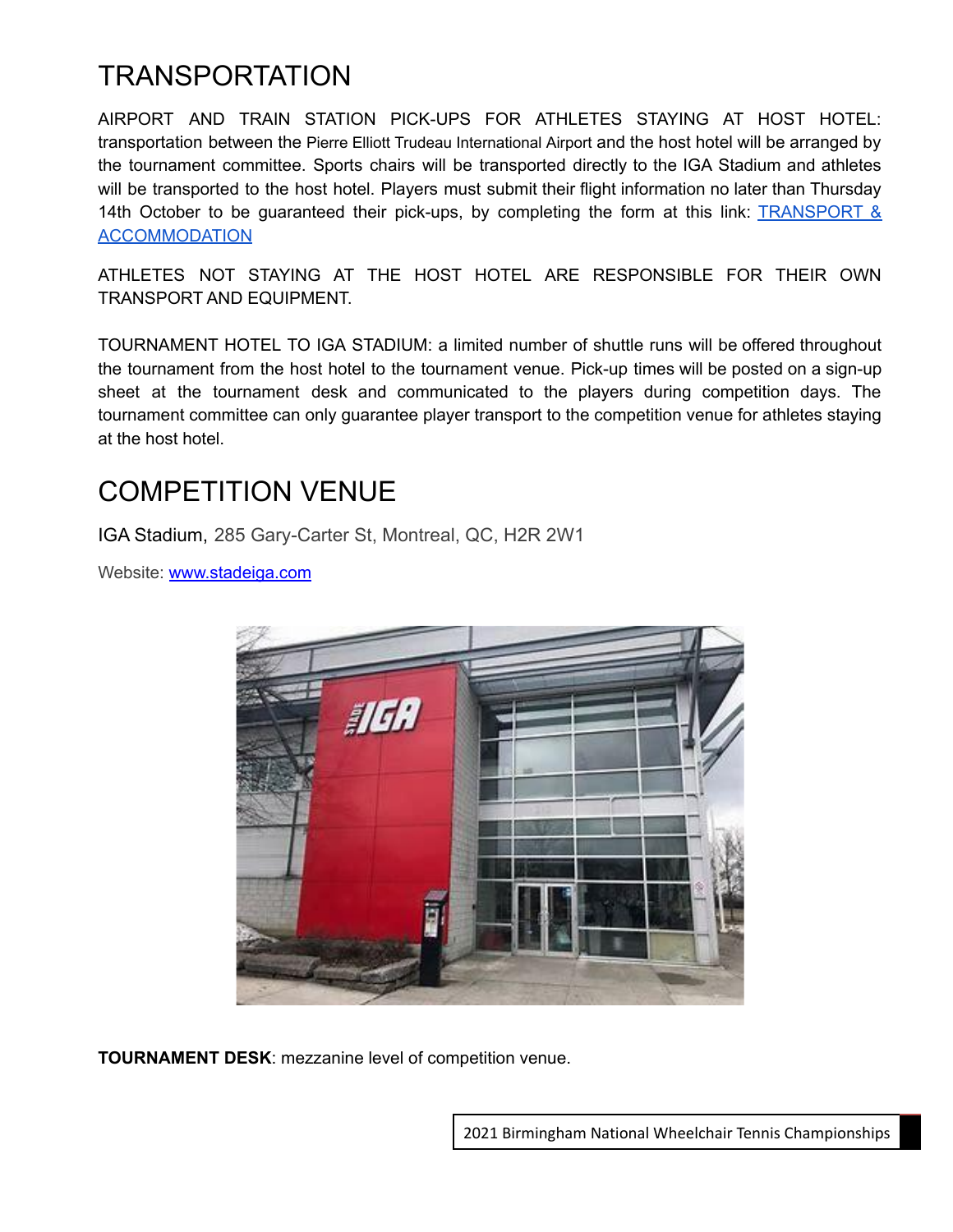**PARKING**: there are 80 parking stalls located at the Tennis Centre and 25 parking stalls will be free of charge. Parking passes will be available from the Tournament Director.

**SPECTATORS**: A restricted number of spectators will be permitted into the IGA Centre. Priority will go to players, coaches and family members, if the limit is reached.

**OFFICIAL BALL**: Wilson US Open Extra Duty.

# PLAYER CODE OF CONDUCT

Please refer to the Birmingham Nationals rules and regulations on the Tennis Canada website, or posted at the tournament, for details.

#### DRAW

There will be no sign-in required prior to the tournament draw. The public draws for singles and doubles will take place in the restaurant area at the IGA Stadium, on Wednesday 3rd November at 4:00 p.m.

## ORDER OF PLAY

The Order of Play will be emailed out each night to all players for next day matches and will be posted on the Tennis Canada app and tournament website at [www.wheelchairtennis.ca](http://www.wheelchairtennis.ca)

## PRIZE MONEY

\$15,000 Canadian Dollars. The prize money breakdown will be published at the tournament venue.

# MATCHES

Matches may be scheduled to start as early as 9:30 am on all days.

Formats will be determined based on the number of entries per division.

**WARM UP**: 5 minutes

**DEFAULTS**: The 15-minute default rule will be strictly enforced.

# PRACTICE COURTS

Practice courts will be available on Wednesday 3rd November at the IGA Stadium, 3 courts from 12:00 p.m. - 7:00 p.m. and 2 courts from 7:00 p.m. - 9:00 p.m. To reserve these courts, please book online at [PRACTICE](https://wheelchairtennis.ca/practice-courts) COURTS

During the tournament, practice courts will be available a minimum of 1½ hours prior to the start of play. Athletes can book 30 minute time slots for practice sessions. These courts may be reserved on site during the event. Outside of these hours, please call the Front Desk at the IGA Stadium at 1(514) 273-1234 (ext 1).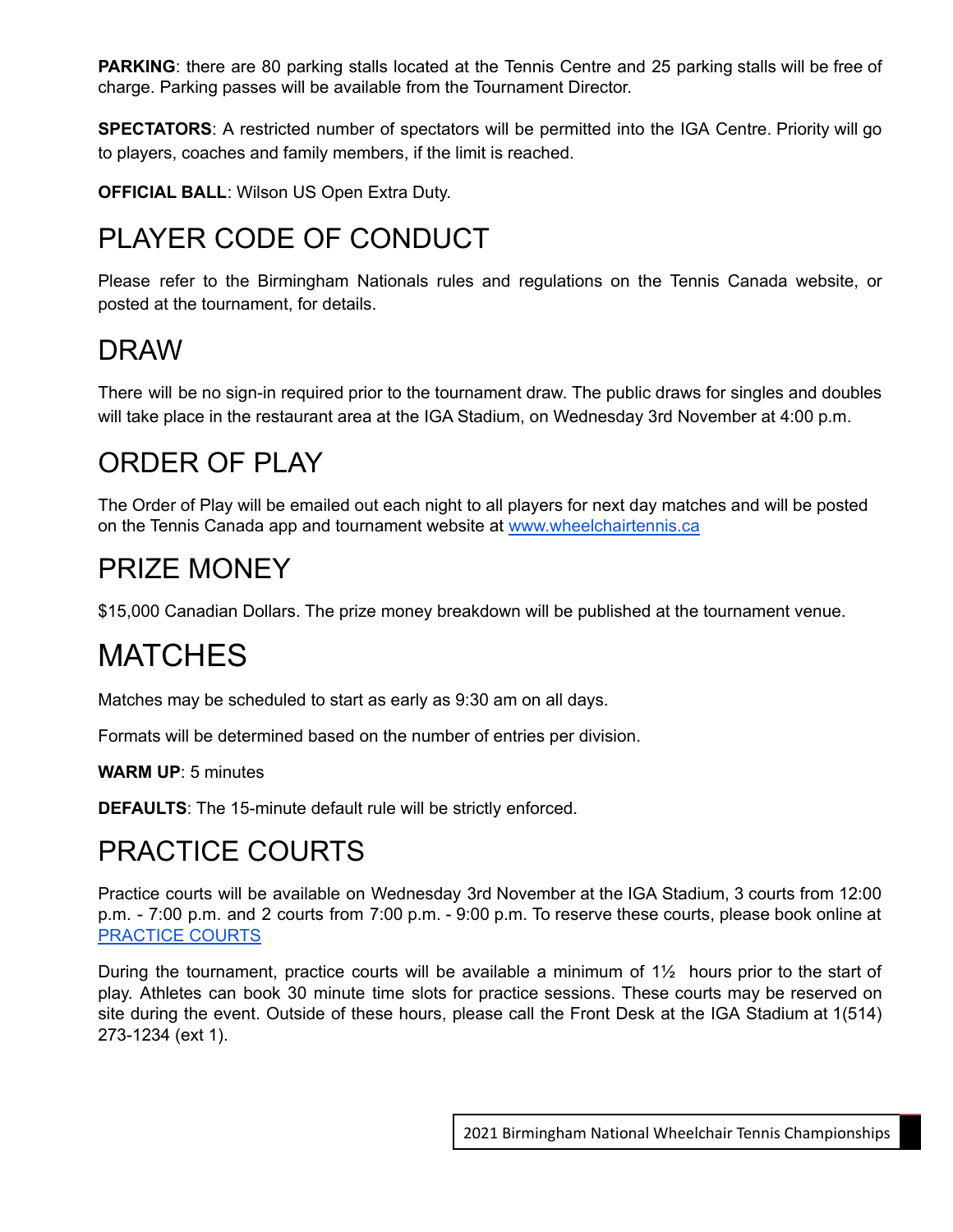# TOURNAMENT DINNER

Due to COVID restrictions, there will be no Player Dinner this year.

# FOOD SERVICES

Meals will be available during the tournament for the players and registered coaches/guests as follows:

**BREAKFAST**: A breakfast box will be available to guests at the Hôtel Montréal Métropolitain, from 6:15am. This may be eaten in the restaurant area, your room or brought to the IGA Centre.

**LUNCH**: Pre-ordered lunch boxes will be available to players and registered guests in the Players' Lounge.Please make your choice for the four tournament days by Friday 29th October at this link: [LUNCH](https://wheelchairtennis.ca/lunch%2Fd%C3%AEner)

**DINNER**: Dinner will be the responsibility of the players. There are a number of food options within a close proximity of the hotel and IGA Stadium, for eating in or delivery. The restaurant at the hotel is also open and is offering a \$15 discount to players on the table d'hote menu.

**SNACKS**: Fruit, snacks and drinks will be available in the Players' Lounge.

**BEVERAGES**: Gatorade will be available in on-court coolers throughout the tournament. In an effort to reduce plastic waste, no individual bottles of water will be available: players are required to fill their own personal water bottles from the 19L containers in the players lounge and on court.

## MEDICAL SERVICES

A Certified Athletic Therapist from JAB [Santé](https://www.jabsante.com/) will be available on-site in the Tenniszon office, from 1 hour before the first match, until the end of the final match each day. Please see the times listed below (dependent on final match play times):

| Thursday 4th November                     | $8:30$ am $-10:00$ pm                                      |
|-------------------------------------------|------------------------------------------------------------|
| Friday 5th November                       | $8:30$ am $-10:00$ pm                                      |
| Saturday 6th November                     | $8:30$ am $-7:00$ pm                                       |
| Sunday7th November                        | $8:30$ am $-6:00$ pm                                       |
| Jean-Talon Hospital                       | 1325 Jean-Talon Est, Montréal QC H2E 1S6<br>(514) 495-6767 |
| Medical Clinic and physiotherapy center - | 1021 Jean-Talon St E, Montreal, QC H2R 1V6                 |
| Super-Clinique Forcemedic                 | $(514) 787 - 1818$                                         |